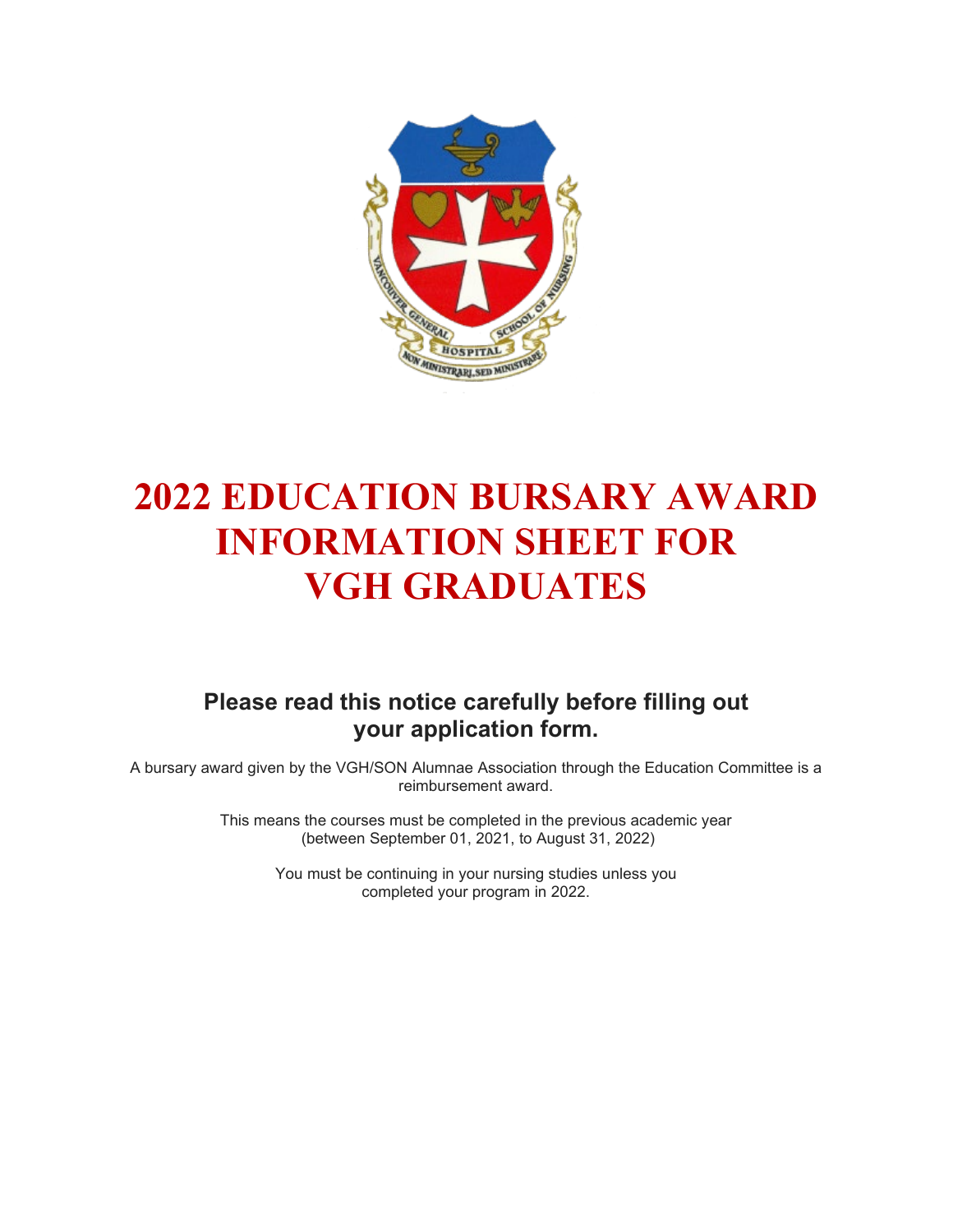### **2022 EDUCATION BURSARY AWARD INFORMATION SHEET FOR VGH GRADUATES**

V.G.H. School of Nursing Alumnae Association Education Committee 855 West  $12<sup>th</sup>$  Avenue Vancouver, B.C. V5Z 1M9 (604) 875-4111, Local 62049

**Purpose**: to provide financial assistance to VGH graduates continuing in a nursing education program

**Source of Funds**: This association has bursary awards available to its members. The money allotted is based on annual interest accrued from the Harvey/Cain Endowment Fund, the Eileen Lewis Johnston Memorial Fund, the Grace Sterling Smith Fund, the Margaret Faulkner Fund, the Edith Mary (McCallan) Cork Memorial Bursary, the Inez(Fox) Mowat memorial Bursary, private donations and the Alumnae Association education funds.

**Priority**: To graduates who are residents of BC before graduates residing elsewhere in Canada

| \$2,500.00 $*$ (or less)                            | \$1,500.00 $*$ (or less)                                                                                                                                                      | \$600.00* (or less)                                                                                                                                                                                                                                                                                                                                                     | \$300.00* (or less) |  |  |  |
|-----------------------------------------------------|-------------------------------------------------------------------------------------------------------------------------------------------------------------------------------|-------------------------------------------------------------------------------------------------------------------------------------------------------------------------------------------------------------------------------------------------------------------------------------------------------------------------------------------------------------------------|---------------------|--|--|--|
| towards a:                                          | towards a:                                                                                                                                                                    | towards a:                                                                                                                                                                                                                                                                                                                                                              | towards a:          |  |  |  |
| Degree Program:                                     | Degree Program:                                                                                                                                                               | Non Degree Program:                                                                                                                                                                                                                                                                                                                                                     | Workshop            |  |  |  |
| Baccalaureate                                       | Baccalaureate                                                                                                                                                                 | e.g. Post Basic Certificate                                                                                                                                                                                                                                                                                                                                             | Conference          |  |  |  |
| <b>Masters</b>                                      | <b>Masters</b>                                                                                                                                                                | Refresher Course                                                                                                                                                                                                                                                                                                                                                        | Seminar             |  |  |  |
| Doctorate (Full time)                               | Doctorate (Part time)                                                                                                                                                         |                                                                                                                                                                                                                                                                                                                                                                         | Convention          |  |  |  |
|                                                     | * (or less) - at the discretion of the Education Committee based on the funds available.                                                                                      |                                                                                                                                                                                                                                                                                                                                                                         |                     |  |  |  |
| <b>ELIGIBILITY:</b><br><b>APPLICATION AND</b>       | yearly fee).                                                                                                                                                                  | Graduate of the V.G.H. School of Nursing program or UBC/VGH<br>Collaborative Nursing Program.<br>Paid up member V.G.H. School of Nursing Alumnae Association (\$20.00<br>Program must be applicable to nursing related studies.<br>Courses must be taken between August 31, 2021, and September 1, 2022.<br>Applications are available through the Alumnae office or at |                     |  |  |  |
| <b>DEADLINE:</b>                                    | www.vghnursingschoolalumnae.com                                                                                                                                               |                                                                                                                                                                                                                                                                                                                                                                         |                     |  |  |  |
| <b>September 30, 2022</b>                           |                                                                                                                                                                               | All documentation including proof of provincial/territory registration                                                                                                                                                                                                                                                                                                  |                     |  |  |  |
|                                                     |                                                                                                                                                                               | must accompany the application form and be submitted to the Alumnae                                                                                                                                                                                                                                                                                                     |                     |  |  |  |
|                                                     | office no later than September 30, 2022.                                                                                                                                      |                                                                                                                                                                                                                                                                                                                                                                         |                     |  |  |  |
| <b>ENROLMENT IN</b><br><b>EDUCATION</b><br>PROGRAM: | All applicants must provide proof of current enrolment in an education<br>program. A letter of acceptance from the Registrar's Office is required for<br>an academic program. |                                                                                                                                                                                                                                                                                                                                                                         |                     |  |  |  |
| <b>BURSARY AWARDS:</b>                              |                                                                                                                                                                               | The Education Committee will determine these awards in October and all<br>candidates will be notified by mail or email.<br>Note: Priority consideration will be given to those candidates who have not<br>previously received educational funding. Eligible candidates may be chosen<br>by random selection when funds are limited.                                     |                     |  |  |  |
| <b>APPLICATION</b><br><b>WITHDRAWAL:</b>            |                                                                                                                                                                               | Please notify the Education Committee, in writing c/o Alumnae office as<br>soon as possible if you are withdrawing your application.                                                                                                                                                                                                                                    |                     |  |  |  |
| <b>NAMES PUBLISHED:</b>                             |                                                                                                                                                                               | The names of the successful bursary award candidates will be published in<br>the VGH SON Alumnae Association Spring Newsletter.                                                                                                                                                                                                                                         |                     |  |  |  |

**BURSARY AWARD CATEGORIES:**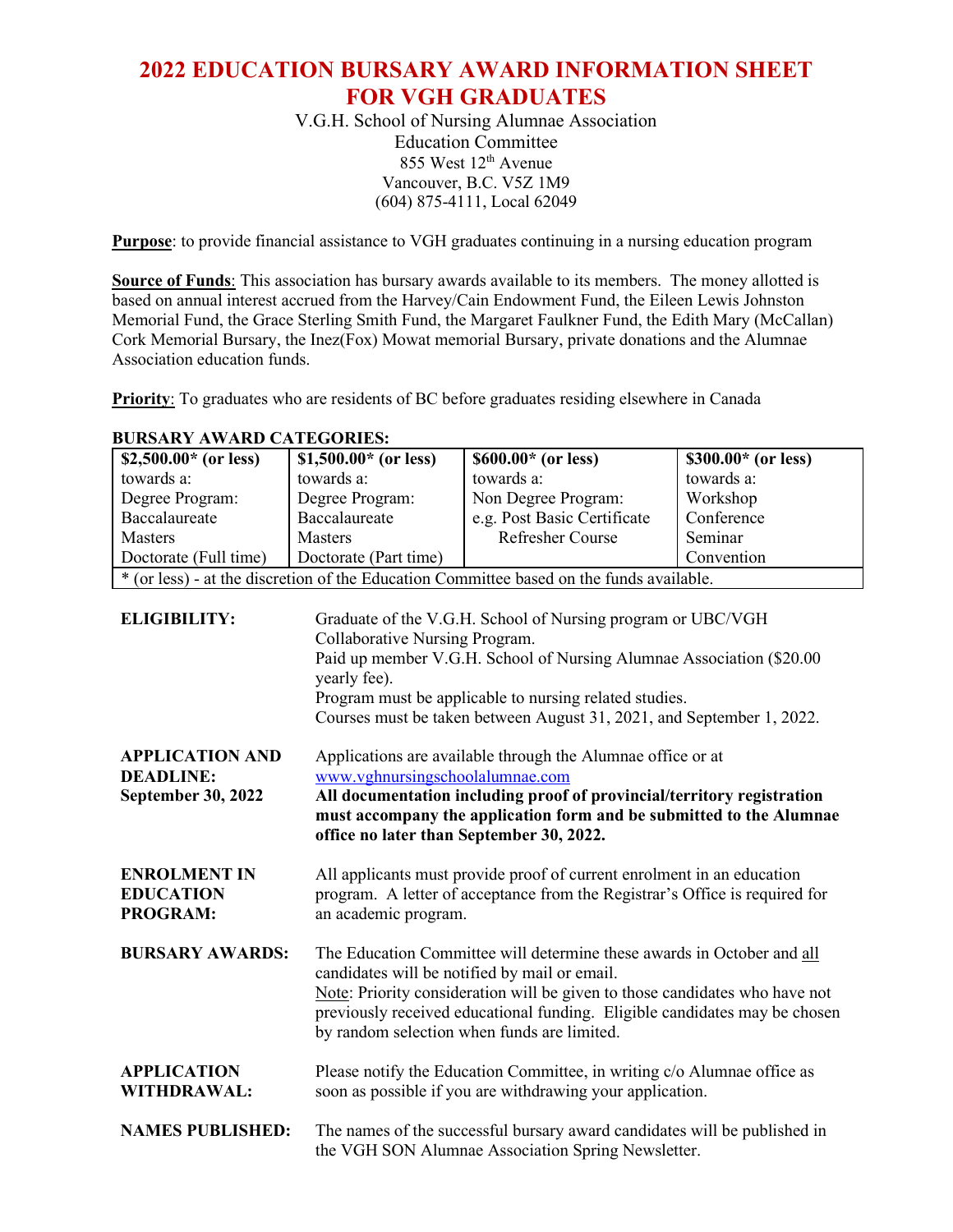### **VGH GRADUATE BURSARY AWARD APPLICATION FORM**

| <b>Mailing Address:</b> |  |
|-------------------------|--|
|                         |  |

VGH SON Alumnae Association Education Committee 855 West 12th Avenue Vancouver, B.C. V5Z 1M9

Please read the attached "Education Bursary Information Sheet" before completing this application form. **The deadline for accepting application forms is SEPTEMBER 30, 2022.**

I, the undersigned, do hereby apply to the Vancouver General Hospital School of Nursing Alumnae Association for a bursary award to enable me to further my education in Nursing.

#### I. GENERAL INFORMATION: (Please print)

|         | Name:                                                                                                                                                                                                                                                                                                                                                |           |               |  |  |  |
|---------|------------------------------------------------------------------------------------------------------------------------------------------------------------------------------------------------------------------------------------------------------------------------------------------------------------------------------------------------------|-----------|---------------|--|--|--|
|         | (Surname)                                                                                                                                                                                                                                                                                                                                            |           | (Given Names) |  |  |  |
|         |                                                                                                                                                                                                                                                                                                                                                      |           |               |  |  |  |
|         |                                                                                                                                                                                                                                                                                                                                                      |           |               |  |  |  |
|         | Or UBC/VGH Collaborative Nursing Program (1992-1998) Year: ___________                                                                                                                                                                                                                                                                               |           |               |  |  |  |
|         |                                                                                                                                                                                                                                                                                                                                                      |           |               |  |  |  |
|         |                                                                                                                                                                                                                                                                                                                                                      |           |               |  |  |  |
|         |                                                                                                                                                                                                                                                                                                                                                      |           |               |  |  |  |
|         | Email address                                                                                                                                                                                                                                                                                                                                        |           |               |  |  |  |
|         | Telephone Number(s): H: W: W: C:                                                                                                                                                                                                                                                                                                                     |           |               |  |  |  |
|         | Social Insurance Number                                                                                                                                                                                                                                                                                                                              |           |               |  |  |  |
| $\Pi$ . | VGH S.O.N. ALUMNAE ASSOCIATION MEMBERSHIP:<br>Have you renewed your membership for this year?<br>$Yes$ <sub>_________</sub><br>No (If No, please enclose a \$20.00 cheque in Canadian Funds payable to:<br>V.G.H. S.O.N. Alumnae Association.)                                                                                                       |           |               |  |  |  |
| III.    | <b>ALUMNAE FUNDS:</b><br>Have you ever previously received V.G.H. S.O.N. Alumnae educational funds?<br>$Yes \_\_\_\_ \ Year(s)? \_\_\_\_ \  \  \text{Amount(s)?} \_\_\_\_$<br>$No \_\_$                                                                                                                                                              |           |               |  |  |  |
| IV.     | BURSARY AWARD AGREEMENT AND SIGNATURE<br>In the event I receive a bursary award, I agree:<br>1. to acknowledge receipt of the cheque in writing<br>2. to return the award to the VGH SON Alumnae Association if I am unable to use the<br>money for my studies<br>3. to have my name published in the VGH SON Alumnae Association Spring Newsletter. |           |               |  |  |  |
|         | Date:                                                                                                                                                                                                                                                                                                                                                | Signature | Applicant     |  |  |  |

Rev. April 2022